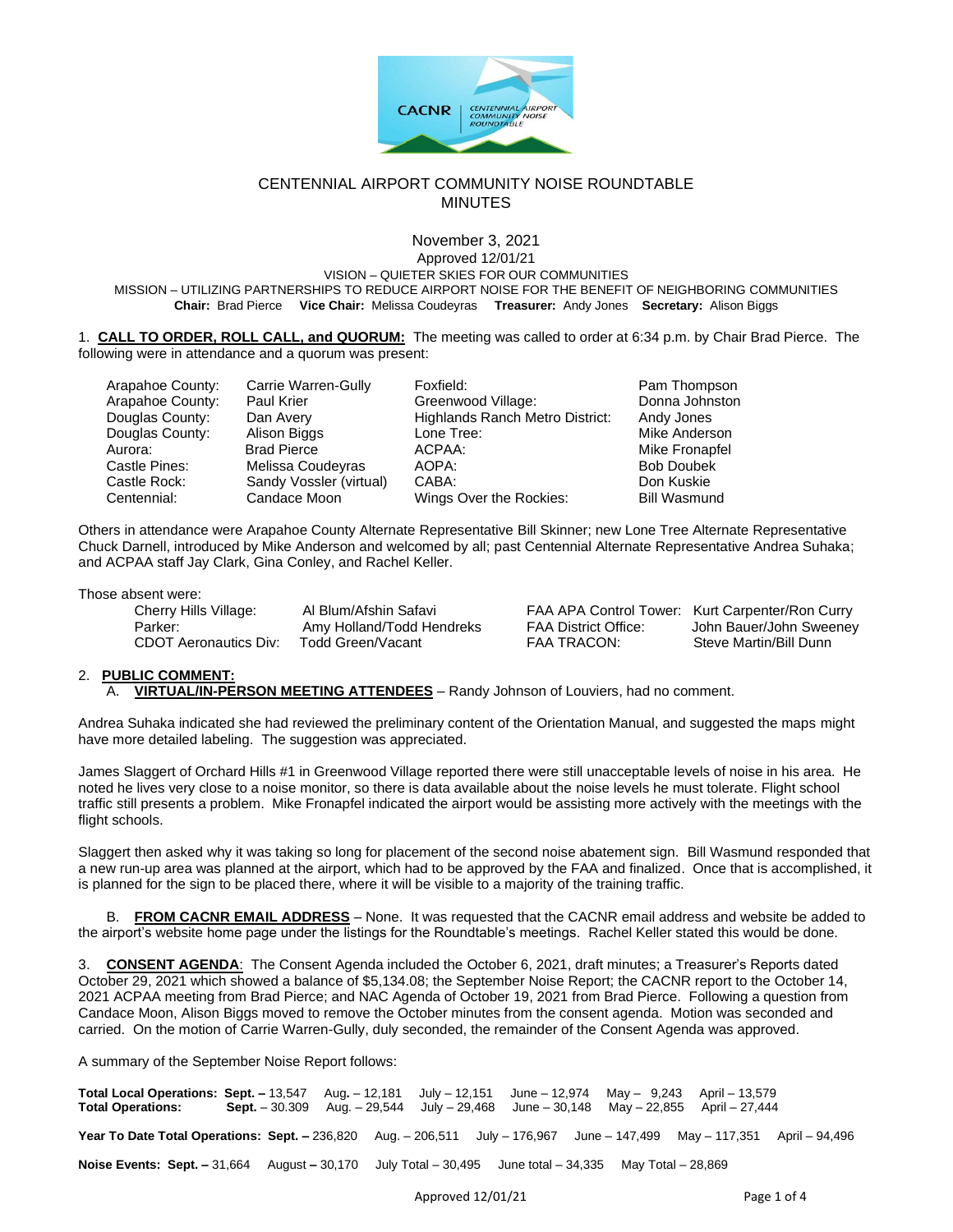| <b>Noise Events Recorded at Each Noise Monitor:</b>                                                                                                                                                                                                                                                                                                     |                             |       |                         |       |                            |                      |                                  |
|---------------------------------------------------------------------------------------------------------------------------------------------------------------------------------------------------------------------------------------------------------------------------------------------------------------------------------------------------------|-----------------------------|-------|-------------------------|-------|----------------------------|----------------------|----------------------------------|
|                                                                                                                                                                                                                                                                                                                                                         | Sept. Totals:               |       | Sept. 60 - 69 db:       |       | Sept. 70-79 db:            |                      | Sept. 80-89 db:                  |
|                                                                                                                                                                                                                                                                                                                                                         | 9,902 Golf Course           |       | 5.835 Golf Course       |       | 3.838 Golf Course          |                      | 587 Airport East                 |
|                                                                                                                                                                                                                                                                                                                                                         | 7.839 Meridian              | 5.971 | Meridian                | 1,799 | Meridian                   |                      | 224 Golf Course                  |
|                                                                                                                                                                                                                                                                                                                                                         | 3,144 State Park            |       | 2,238 State Park        | 910   | Airport East               | 67                   | Meridian                         |
|                                                                                                                                                                                                                                                                                                                                                         | 2,983 Airport East          |       | 1.883 Parker            |       | 892 State Park             | 14                   | <b>State Park</b>                |
|                                                                                                                                                                                                                                                                                                                                                         | 2,129 Parker                |       | 1,413 Airport East      |       | 244 Parker                 | 11                   | <b>Grandview Estates</b>         |
|                                                                                                                                                                                                                                                                                                                                                         | 1.551 Grandview Estates     |       | 1.372 Grandview Estates |       | 167 Grandview Estates      |                      | 4 Hunters Hill                   |
|                                                                                                                                                                                                                                                                                                                                                         | 1,180 Greenwood Village     |       | 1,059 Greenwood Village |       | 119 Greenwood Village      | 4                    | Lone Tree                        |
|                                                                                                                                                                                                                                                                                                                                                         | 1.070 Castle Rock           |       | 1.024 Castle Rock       |       | 83 Hunters Hill            | $\mathbf{2}^{\circ}$ | Greenwood Village                |
| 827                                                                                                                                                                                                                                                                                                                                                     | Lone Tree                   | 757   | Lone Tree               |       | 66 Lone Tree               |                      | 2 Parker                         |
|                                                                                                                                                                                                                                                                                                                                                         | 630 Hunters Hill            |       | 543 Hunters Hill        |       | 44 Castle Rock             | $\mathbf{1}$         | Castle Rock                      |
|                                                                                                                                                                                                                                                                                                                                                         | 222 Castle Pines            |       | 199 Castle Pines        |       | 23 Castle Pines            |                      | 0 Castle Pines                   |
|                                                                                                                                                                                                                                                                                                                                                         | 187 Sagebrush Park          |       | 172 Sagebrush Park      |       | 15 Sagebrush Park          |                      | 0 Sagebrush Park                 |
| Sept. noise events in the 90+ decibel range were:<br>Golf Course $-5$ Meridian $-2$ Castle Rock $-1$<br>Grandview Estates - 1<br>Airport East - 73<br>Noise Complaints and Numbers of Households: Sept – 1,618 & 55<br>August $-1,497$ & 67 July $-1,562$ & 112<br>June $- 1,476$ & 145<br><b>September Complaints:</b><br><b>September Households:</b> |                             |       |                         |       |                            |                      |                                  |
|                                                                                                                                                                                                                                                                                                                                                         | 594 U Douglas County (37%)  |       | 95 Centennial (6%)      |       | 14 U Arapahoe County (25%) |                      | 3 Aurora (6%)                    |
|                                                                                                                                                                                                                                                                                                                                                         | 367 Greenwood Village (23%) | 50    | Aurora (3%)             |       | 11 U Douglas County (20%)  |                      | 3 Centennial (6%)                |
|                                                                                                                                                                                                                                                                                                                                                         | 200 U Arapahoe County (12%) | 30    | Highlands Ranch (2%)    | 9     | Greenwood Village (16%)    |                      | Castle Rock (4%)<br>$\mathbf{2}$ |
|                                                                                                                                                                                                                                                                                                                                                         | 140 Other (9%)              | 6     | Lone Tree (.4%)         | 7     | Other (13%)                |                      | 2 Highlands Ranch (4%)           |
|                                                                                                                                                                                                                                                                                                                                                         | 136 Castle Rock (8%)        |       |                         |       | 4 Lone Tree (7%)           |                      |                                  |
| Comparatively, in September 2021, there were 1,618 complaints from 30,309 operations. In August 2021, there had been 1,497 complaints<br>from 29,544 operations. In July 2021, there had been 1,562 complaints from 29,468 operations; in June 2021, there had been 1,476 complaints<br>from 30,148 operations.                                         |                             |       |                         |       |                            |                      |                                  |
| Year to Date, at the end of September 2021, there had been 10,903 complaints from 339 households:<br><b>Complaints:</b><br>Households:                                                                                                                                                                                                                  |                             |       |                         |       |                            |                      |                                  |

- 3,129 U Arapahoe County (29%) 165 Highlands Ranch (1.5%) 106 U Arapahoe County (31%) 11 Aurora (3%)<br>2.972 U Douglas County (27%) 86 Parker (0.8%) 180 Greenwood Village (24%) 8 Highlands Ra
- 
- 
- 
- 
- 
- 370 Aurora (3%) 12 Lone tree (4%)
- 2,972 U Douglas County (27%) 86 Parker (0.8%) 80 Greenwood Village (24%) 8 Highlands Ranch (2%)
	-
	-
	-
	- 553 Other (5%) 1 Cherry Hills Village (0.009%) 16 Denver (5%)
	- 919 Castle Rock (8%) 34 Denver (0.3%) 35 Centennial (7%) 6 Parker (2%)<br>553 Other (5%) 553 Other (5%) 1 Cherry Hills Village (0.009%) 553 Other (5%) 553 Other (5%)
		-
- 
- 
- 
- 
- 

**September had 139 noise complaint responses requested**, 71 by mail (51%) and 68 by telephone (49%). August had 113 noise complaint responses requested, with 37 of those made by email and 76 made by phone. **Year to date** at the end of September 2021, there had been **1,099 responses requested**, with 588 requests made by email and 511 by telephone (the latter figure has been corrected from that shown on page 7 of the September Noise Report).

1,503 of the 1,618 complaints in September were about flights during **day hours** (93%); 115 were about **night flights** (7%)

| Year to date at the end of September, the top five complaining households were in: |  |  |  |  |
|------------------------------------------------------------------------------------|--|--|--|--|
|------------------------------------------------------------------------------------|--|--|--|--|

- 2,076 Unincorporated Douglas County (19%) 1,235 Unincorporated Arapahoe County (11%)
- 1,283 Unincorporated Arapahoe County (12%) 1,167 Greenwood Village (11%)
- 
- - 882 Castle Rock (8%)

**Props accounted for 76% of the complaints by aircraft type** in September, while **jets accounted for 22% of the complaints**, and **2% were about helicopters.** These figures do not include complaints made by the top complaining household.

**Departures** were responsible for **58**% of the complaints in September. **Arrivals** were responsible for **20%** of the complaints, and **Training** was responsible for **22%** of the complaints in September. Again, these figures do not include complaints made by the top complaining household.

The graph showing the 13-month relationships between airport operations and the numbers of complaints with and without the top complaining household removed was again provided.

The September and Year to Date complaint maps continued to show the **largest cluster of complaints** located north and slightly west of the airport's north-south runway. In September, there had been 2 complaining households from outside the map boundaries: Elizabeth, and Littleton. Year to date by the end of September, there had been 27 households located outside the map area,. In August, there had been 26 complaining household from outside the map boundaries: Blackhawk – 1; Boulder - 3; Broomfield – 1; Colorado Springs – 2; Denver – 3; Elizabeth – 1; Franktown – 2; Golden – 1; Littleton – 7; Morrison – 2; Parker  $-1$ ; Sedalia  $-1$ ; and Thornton  $-1$ . The location of the additional household noted in September was not available as of the meeting date. A July 2021 Radar Track Density Map was included.

4. **ITEMS REMOVED FROM CONSENT AGENDA:** Following discussion, the October 6, 2021 minutes were amended on page three, 5.D. to read "…Candace Moon indicated the committee had met to consider the request…".

1,597 Greenwood Village (15%) 41 Lone Tree (0.4%) 35 U Douglas County (10%) 7 Castle Pines (2%) 34 Castle Pines (0.3%)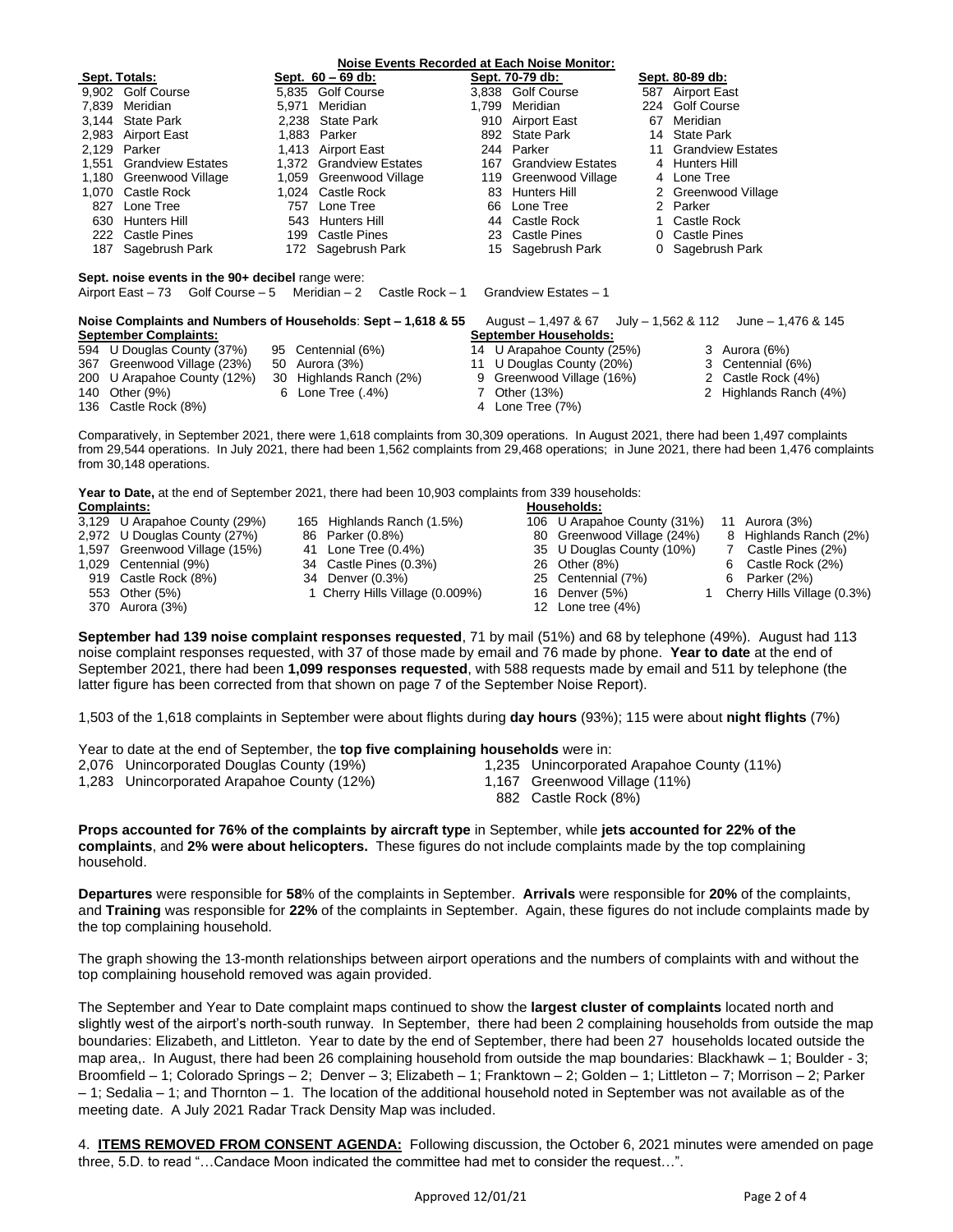It was noted there had apparently been a transmission problem in the second paragraph of 5.D., on page 3, resulting in some of the text being garbled. The last sentence was intended to read "The initiation of another FAA Part 150 study (Title 14 Code of Federal Regulations (CFR) Part 150, Airport Noise Compatibility Planning) was also being considered by ACPAA, and Mr. Reindel might be available as part of that again." The problem would be handled in the amended version of the minutes.

On the motion of Donna Johnston, duly seconded, the October 6, 2021 minutes were approved as amended.

# 5. **COMMITTEE REPORTS**:

1. **EXECUTIVE /WORK PLAN COMMITTEES** – 1. On the motion of Alison Biggs, duly seconded, the Chair's appointment of Andy Jones to fill the unexpired term of Treasurer Tom Dougherty was approved.

2. Draft Bylaws amendments to address the problem of establishing a quorum and the lack of a Chair if both the Chair and Vice Chair are absent from any meeting were presented. On the motion of Andy Jones, duly seconded, the Bylaws were adopted as amended.

3. A different approach will be attempted for meetings with the flight schools, due to the continuing difficulty in getting the group together. This may entail meeting individually with each school.

4. The Town of Parker had requested an educational session about CACNR, and Brad Pierce and Melissa Coudeyras would be doing that on November  $8<sup>th</sup>$ . The updated power point presentation would be utilized.

B. **COMMUNITY OUTREACH** – Melissa Coudeyras reported the committee had not met.

C. **FLY QUIET** – Bill Wasmund had provided a written report for the committee, which was included in the email packet. Since that report was written, the committee had met again and would consider other approaches to recognizing pilots who fly quietly, as there were too many factors involved for consistent and fair implementation of an incentive program. It was hoped a new approach might be ready for consideration at the December meeting. The committee's work on other projects continues.

D. **NOISE MONITORS** – Candace Moon indicated the committee had met and learned more about the workings of the noise monitors, which would be reported later in the meeting. A site had been found in Highlands Ranch for one of the two portable noise monitors. Question was asked how long it could stay there. Response was until it was needed elsewhere; placement is a first come, first placed basis, but there has not been much call for the portables lately.

E. **WORK PLAN** – The committee had not met, but exploration was being done about the mechanics of designating a place on the website for the orientation information. There may be need for some 'outside' assistance with this. A draft of the information to be placed there had again been shared, and Representatives again asked to provide feedback on the content.

## 6. **FAA REPORTS**:

A. **CENTENNIAL (APA) AIR TRAFFIC CONTROL TOWER** – Mike Fronapfel reported Jeff Holmes was the new Manager here. Fronapfel had shared with him how helpful CACNR found it when Ron Curry had been able to attend meetings.

## **7. OTHER REGULAR MONTHLY REPORTS:**

A. **ACPAA** – Bob Doubek had no report. Brad Pierce had represented CACNR at the October 14 meeting and indicated there had been interest in progress on the flight school meeting. It was noted ACPAA would be holding a public hearing on its 2022 budget on December 9, 2021

B. **AIRPORT DIRECTOR'S REPORT** – Mike Fronapfel was congratulated on his appointment as the new Executive Director of Centennial Airport. He reported the airport was busy, although the latest numbers were not yet available. Fuel sales in August had been the highest ever, even though avgas sales had been lower due to pandemic restrictions. DIA traffic is more normal, which does have an effect on Centennial. Upon request, Fronapfel provided a history of the Denver Metroplex Project and ACPAA's involvement with it, and its lawsuit against the FAA. Some areas report noticing a difference in flight patterns and resulting noise. Staff would be doing an analysis of recent flight tracks, and updating the heat maps, which would be shared when completed.

Fronapfel further reported he was getting a positive reaction from the FAA about federal grant monies being made available for another Part 150 study for ACPAA in 2023. Although this would likely be a lengthy process (hopefully not as long as the last one), this could certainly be an opportunity to look at the impact of Metroplex here, as well as training traffic, and might eventually lead to a Part 161 review as well. He noted there had been twelve recommendations from the last Part 150; these had been provided with the meeting materials for the October CACNR meeting along with the FAA's ruling on each one. Naples, Florida has been the only place in the US which has gone through a successful Part 161 to date; that review relates to airport noise and access restrictions, and information about it had also been provided to CACNR in October. Various processes need to be accomplished in relation to both Part 150 and Part 161, but the results could affect noise ordinances and land use referrals.

## 8. **OLD BUSINESS**:

A. **2021 MEETING SCHEDULE FOR CACNR & ACPAA, INCLUDING CACNR REPRESENTATIVES TO ACPAA** – The

2021 meeting schedule was provided. No one from CACNR was available to attend the November ACPAA meeting, so the Secretary would provide a written report.

## B. **CONGRESSIONAL QUIET SKIES CAUCUS** – no report